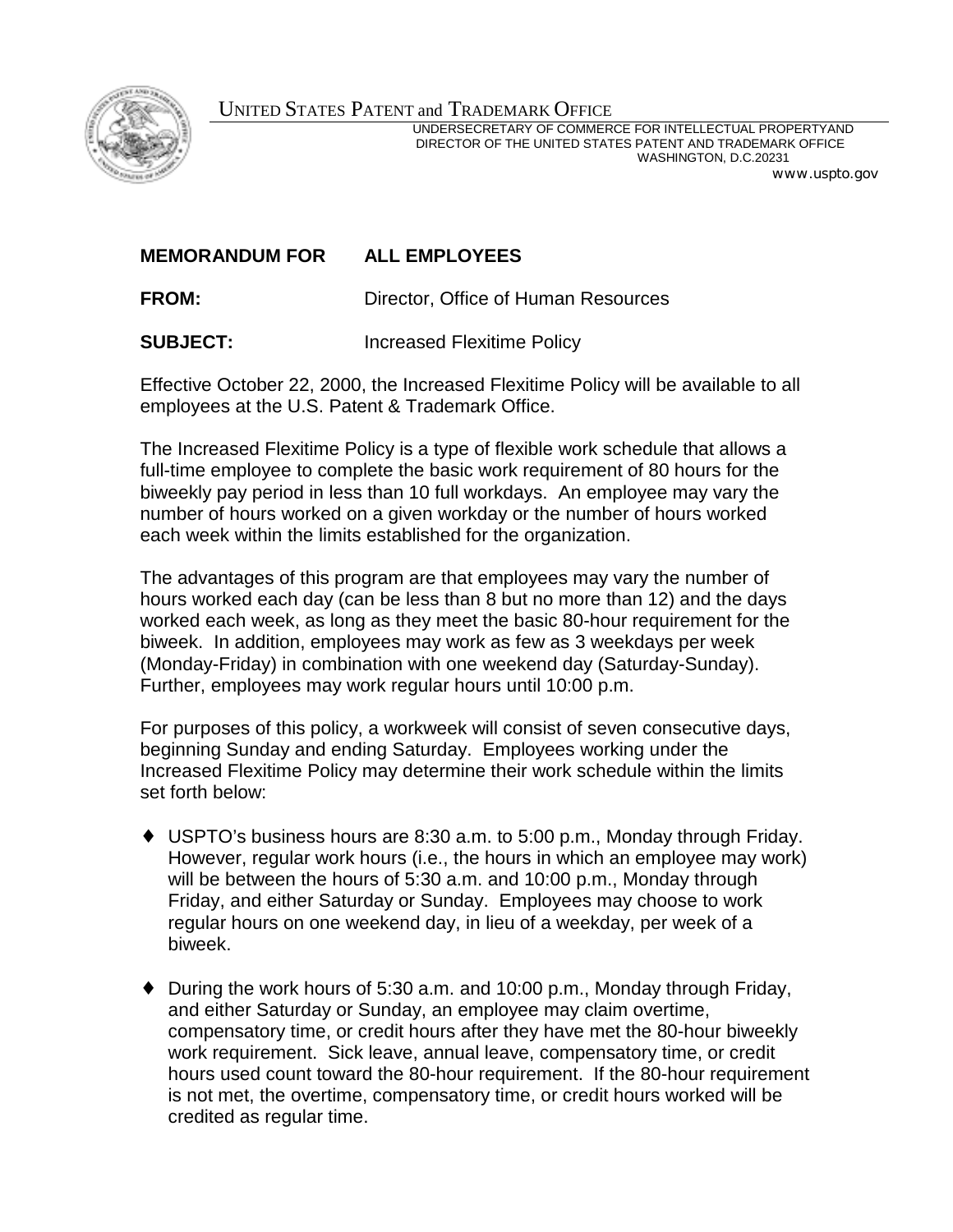- $\bullet$  Employees must work a minimum of 4 workdays per week. The hours may be any combination of regular hours or approved leave. An employee must work their regular 80-hour schedule over a minimum of 8 days during the biweek. An employee may work less than 8 hours in a day and still meet this requirement.
- ♦ In any given biweek, employees may choose to work regular hours on one weekend day per week. Therefore, employees may choose to work the last Saturday of the first biweek and the first Sunday of the second biweek.
- ♦ The maximum work time is 12 hours. Time will be reported in 15-minute increments. Employees are responsible for keeping track of their own time.
- $\triangle$  An employee may mid-day flex. This means that an employee may work more than one work period during the same day.
- ♦ Under the Government's flexible work schedule requirements, holiday pay is limited to 8 hours. Employees will only receive 8 hours per holiday toward their 80-hour work requirement for the pay period.
- ♦ Participation in the Increased Flexitime Policy is voluntary and is contingent upon an employee maintaining at least "Fully Successful" performance.

Some restrictions apply. Employees who participate in the Increased Flexitime Policy work schedule must coordinate their work schedules to ensure that necessary coverage is maintained. Employees are required to attend training and meetings as long as reasonable advance notice is given.

Some employees may not participate in the Increased Flexitime Policy program, due to the nature of their jobs, requiring their presence during USPTO business hours or to ensure office coverage.

Employees must notify their supervisor if they will be absent on a weekday. The employee is required to leave "out of office" notices on their E-mail and phone, as appropriate.

Attached are procedures regarding the implementation of this program and the specific details of each of the limits set forth. If you have any questions, you may E-mail or call Kathy San Pietro or Amy Wanko, Employee Relations Specialists, Office of Human Resources, at (703) 305-8121.

Sydney T. Rose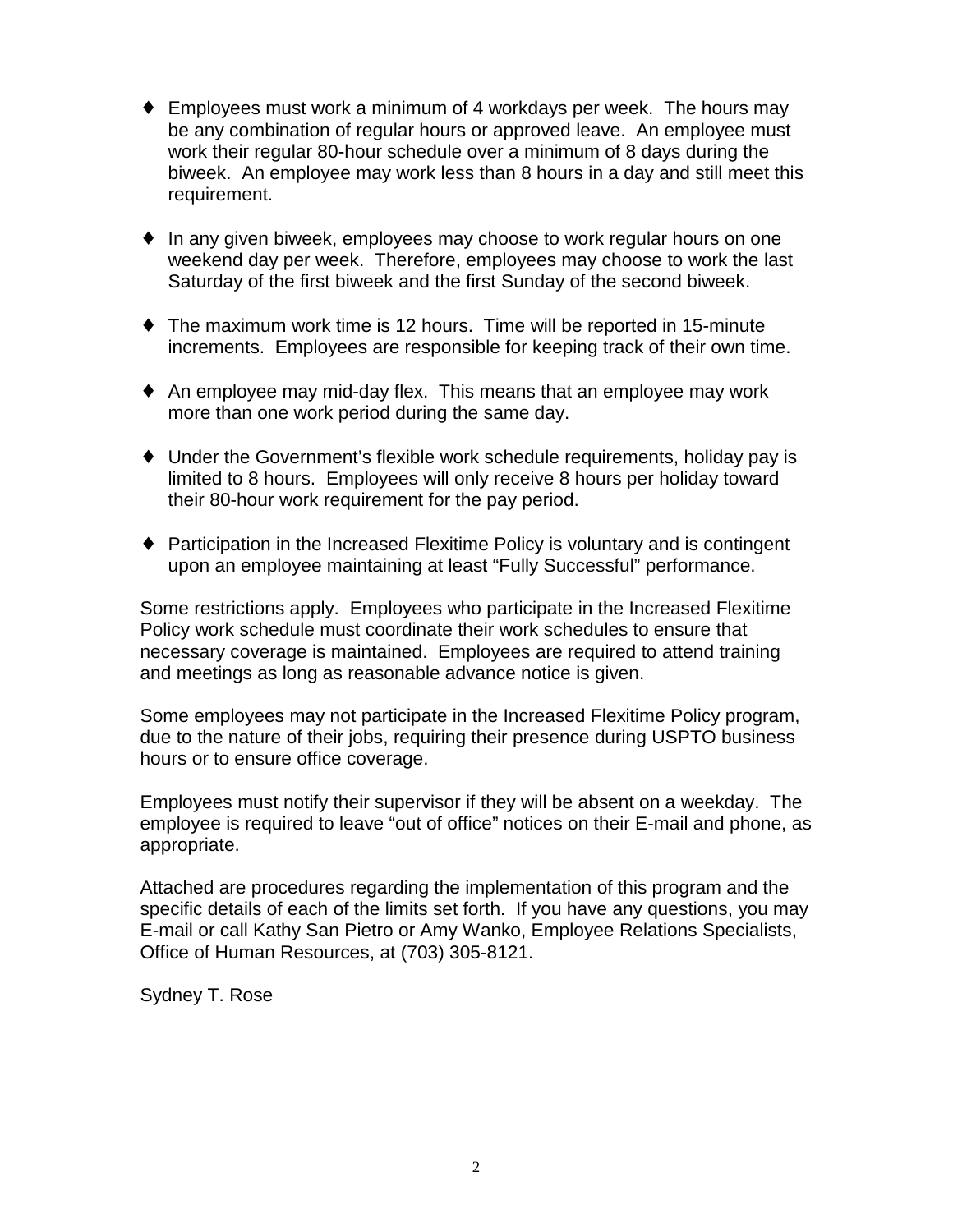## **INCREASED FLEXITIME POLICY**

# **FOR ALL**

# **EMPLOYEES OF THE U.S. PATENT & TRADEMARK OFFICE**

#### Background:

The Increased Flexitime Policy is endorsed by Q. Todd Dickinson, Under Secretary of Commerce for Intellectual Property and Director of the U.S. Patent & Trademark Office, and is consistent with the President's guidance to establish programs to encourage and support the expansion of flexible family-friendly work arrangements.

The Increased Flexitime Policy is designed to permit managers and supervisors to be able to achieve their program goals while simultaneously allowing their employees to have more flexibility in scheduling their personal activities. As our employees gain greater control over their time, they can be more efficient in balancing their work and family responsibilities.

#### Implementation:

The Increased Flexitime Policy will be available to all employees (with some restrictions) beginning October 22, 2000. The Participation in this work schedule is entirely voluntary. No employee will be required to participate. Other policies and agreements remain in effect (e.g., AWS).

Business Unit leaders are responsible for the overall administration of the Increased Flexitime Policy. Their responsibilities include developing the operating parameters of the Increased Flexitime Policy for their respective organizations.

### Increased Flexitime Policy:

Under the Increased Flexitime Policy, the workweek will consist of seven consecutive days, beginning Sunday and ending Saturday. The Policy is a flexible work schedule wherein a full-time employee has an 80-hour biweekly basic work requirement that allows an employee to determine his or her own schedule within the limits set forth below:

• Work hours will be between the hours of 5:30 a.m. and 10:00 p.m., Monday through Friday, and either Saturday or Sunday. (This requirement means that an employee may start normal work as early as 5:30 a.m. and work as late as 10:00 p.m.)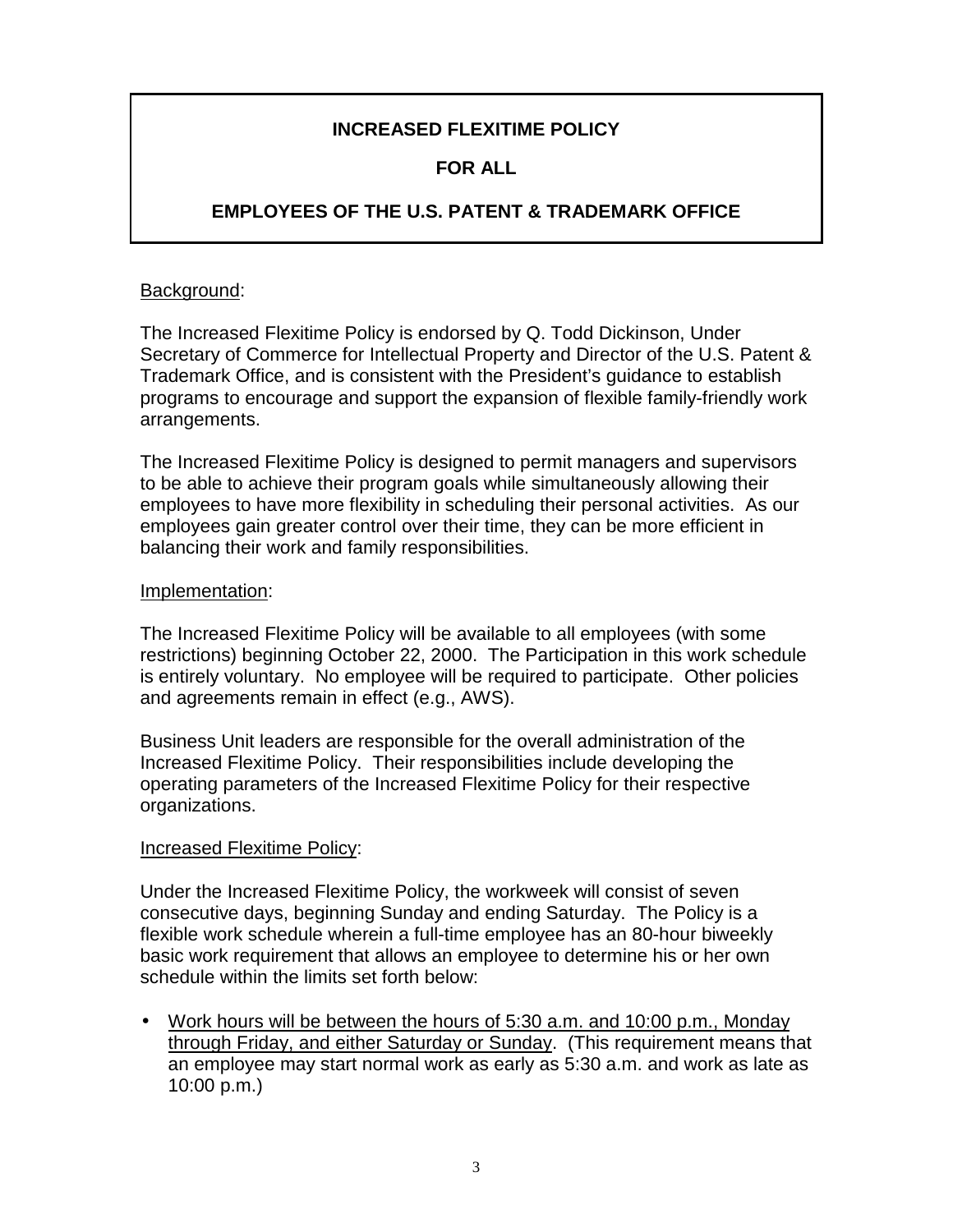- During the work hours of 5:30 a.m. and 10:00 p.m., Monday through Friday, an employee may only claim overtime, compensatory time, or credit hours after they have met the 80-hour biweekly work requirement. Sick leave, annual leave, compensatory time, and credit hours used count toward the 80-hour requirement.
- The minimum number of days worked per week is four (4) days. This flexibility means that employees must work four days, but may work those days with the maximum of 12 hours. The hours may be any combination of regular hours or approved leave. For example, an employee might work: 10 hours on Monday; 10 hours on Tuesday; 10 hours on Wednesday; 10 hours on Thursday; or 4 hours on Monday; 12 hours on Tuesday; 12 hours on Wednesday; 12 hours on Friday.
- Employees may choose to work regular hours on one weekend day per week in a biweek. This flexibility means that employees can choose to work either Saturday or Sunday, in lieu of a regular weekday, per week. Employees may choose to work the last Saturday of the first biweek and the first Sunday of the second biweek. For example, an employee might work: 10 hours on Monday; 10 hours on Tuesday; 10 hours on Wednesday; 10 hours on Saturday; **and** 10 hours on Sunday; 10 hours on Wednesday; 10 hours on Thursday; 10 hours on Friday.
- The maximum work time is 12 hours, (which does not include the required 30-minute lunch break resulting in 12 hours and 30 minutes). Work will be accrued in hours and 15-minute increments. This flexibility means that an employee could choose to vary the number of hours and minutes worked each workday as long as 80 hours is accrued by the end of the pay period. For example, an employee might work: 8 hours on Monday; 8 hours on Tuesday; 4 hours on Wednesday; 9 hours on Thursday; 11 hours on Friday; **and** 12 hours on Monday; 12 hours on Tuesday; 12 hours on Wednesday; 2 hours on Thursday; 2 hours on Friday, for a total of 80 hours.
- An employee may work mid-day flex. This flexibility means that an employee may work more than one work period during the same workday. For example, an employee may work 5:30 a.m. to 9:30 a.m., and also from 6:00 p.m. to 10:00 p.m., for a total of 8 work hours.
- Under the Government's flexible work schedule requirements, holiday pay is limited to 8 hours. This requirement means that employees participating in the Increased Flexitime Policy will receive 8 hours of holiday pay to be reported on the day that the Government designates as the holiday. If employees choose to work on holidays, the first 8 hours worked will be paid at holiday pay rate. Any work performed after the first 8 hours will be considered overtime.
- Participation in the Increased Flexitime Policy is contingent upon an employee maintaining at least "Fully Successful" performance. This